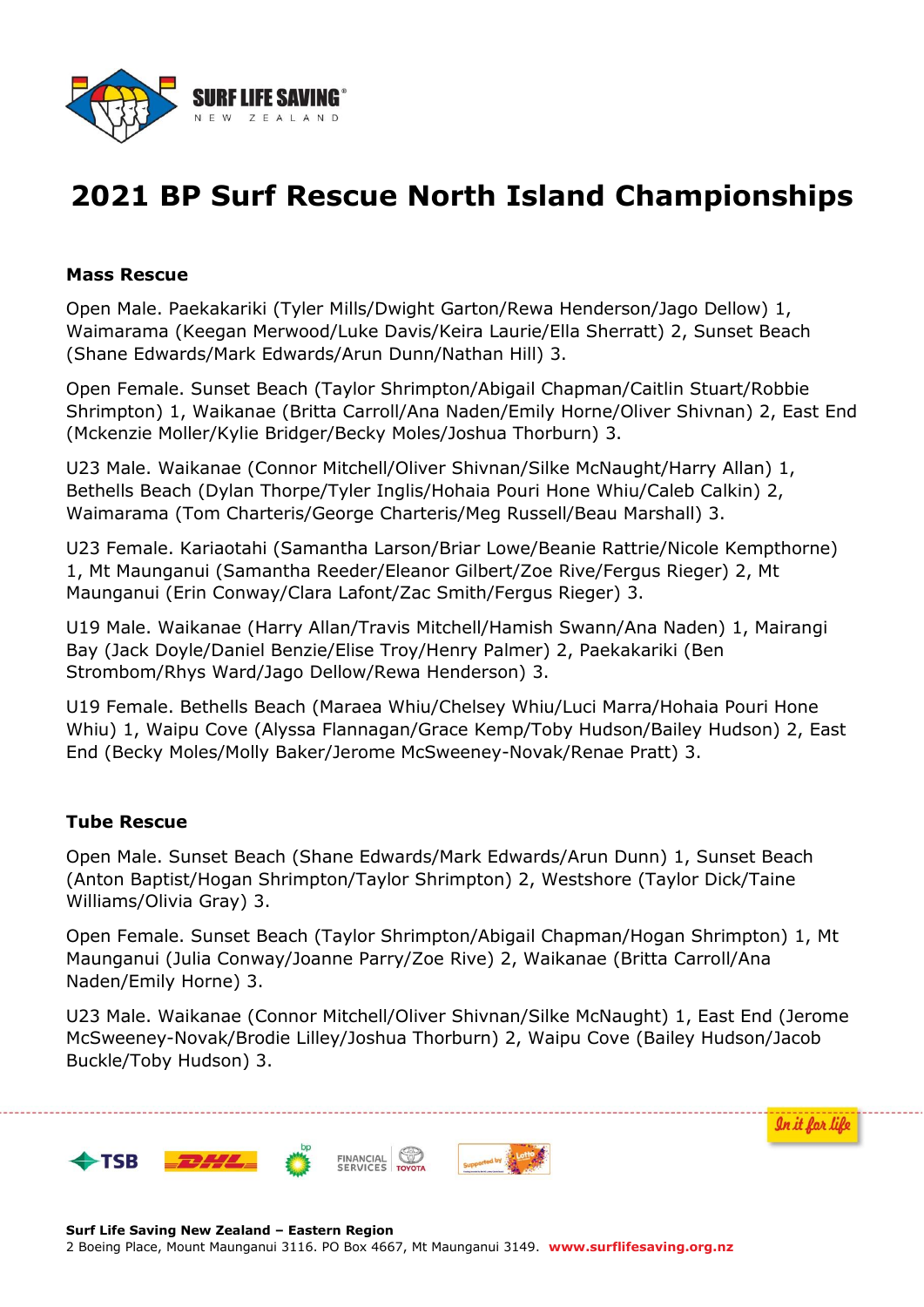U23 Female. Sumner (Jessica Larson/Lucy Van Berlo/Kate Suter) 1, Mt Maunganui (Samantha Reeder/Eleanor Gilbert/Zoe Rive) 2, Kariaotahi (Samantha Larson/Briar Lowe/Beanie Rattrie) 3.

U19 Male. Mairangi Bay (Jack Doyle/Daniel Benzie/Brady Campbell) 1, Bethells Beach (Luci Marra/Kael Mead/James Donovan) 2, Opunake (Caleb Lawn/Samuel Drought/Lucy Midgley) 3.

U19 Female. Mairangi Bay (Elise Troy/Terri Warner/Brady Campbell) 1, Waipu Cove (Emily Stolwerk/Georgia McKay/Jacob Buckle) 2, Sunset Beach (Emily Tusa/Kimberley Cruickshank/Arun Dunn) 3.

### **Assembly Rescue**

Open Male. Paekakariki (Tyler Mills/Dwight Garton/Jago Dellow) 1, Sunset Beach (Shane Edwards/Mark Edwards/Arun Dunn) 2, Sunset Beach (Anton Baptist/Hogan Shrimpton/Noah Burrows) 3.

Open Female. Sunset Beach (Taylor Shrimpton/Abigail Chapman/Robbie Shrimpton) 1, Waikanae (Britta Carroll/Ana Naden/Emily Horne) 2, East End (Mckenzie Moller/Kylie Bridger/Becky Moles) 3.

U23 Male. Waikanae (Connor Mitchell/Oliver Shivnan/Silke McNaught) 1, East End (Reef Robinson/William Luff/Renae Pratt) 2, Sunset Beach (Judd Redmond/Jhett Hunt/Ellie Wilcox) 3.

U23 Female. Sumner (Jessica Larson/Lucy Van Berlo/Kate Suter) 1, Kariaotahi (Samantha Larson/Briar Lowe/Beanie Rattrie) 2, Mt Maunganui (Samantha Reeder/Eleanor Gilbert/Zoe Rive) 3.

U19 Male. Waikanae (Harry Allan/Travis Mitchell/Hamish Swann) 1, Mairangi Bay (Jack Doyle/Daniel Benzie/Henry Palmer) 2, Opunake (Caleb Lawn/Samuel Drought/Liam Drought) 3.

U19 Female. Bethells Beach (Maraea Whiu/Chelsey Whiu/Hohaia Pouri Hone Whiu) 1, Waipu Cove (Alyssa Flannagan/Grace Kemp/Toby Hudson) 2, Mairangi Bay (Terri Warner/Elise Troy/Karearea Shepherd) 3.

### **Single Rescue**

Open Male. Waimarama (Keegan Merwood/Luke Davis/Keira Laurie) 1, Paekakariki (Tyler Mills/Dwight Garton/Jago Dellow) 2, Sunset Beach (Shane Edwards/Mark Edwards/Arun Dunn) 3.

Open Female. Sunset Beach (Taylor Shrimpton/Abigail Chapman/Robbie Shrimpton) 1, Waikanae (Britta Carroll/Ana Naden/Emily Horne) 2, East End (Mckenzie Moller/Kylie Bridger/Becky Moles) 3.

U23 Male. Waikanae (Connor Mitchell/Oliver Shivnan/Silke McNaught) 1, East End (Reef Robinson/William Luff/Renae Pratt) 2, Sunset Beach (Judd Redmond/Jhett Hunt/Ellie Wilcox) 3.

U23 Female. Sumner (Jessica Larson/Lucy Van Berlo/Kate Suter) 1, Mt Maunganui (Erin Conway/Clara Lafont/Zac Smith) 2, Kariaotahi (Samantha Larson/Briar Lowe/Beanie Rattrie) 3.